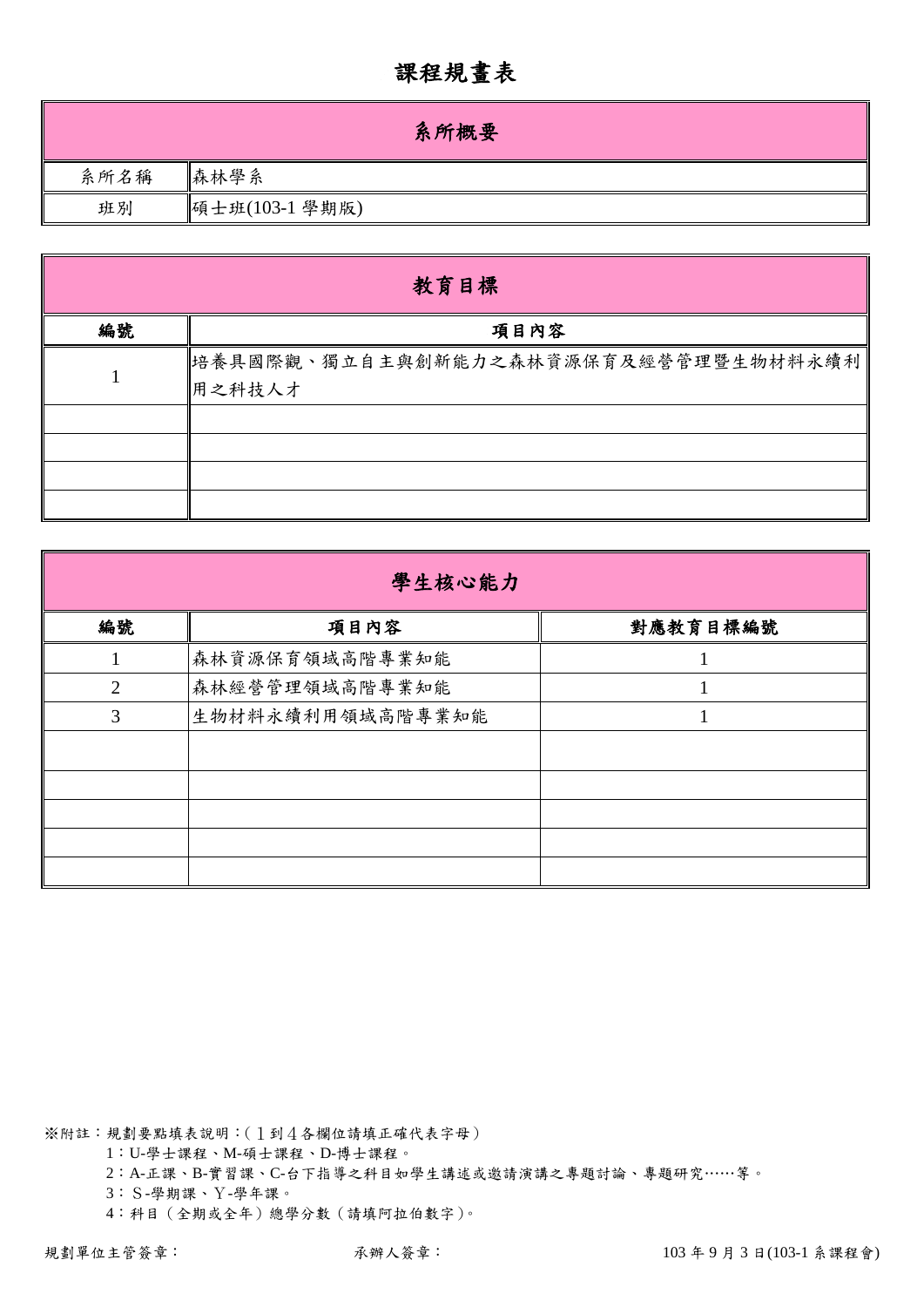課程規畫表

| 中文課程名稱              |        | 英文課程名稱                                                     |              |                | 規劃要點(附註)    |                | 對應核心能 建議修               |                | 開課單位 | 備註 |
|---------------------|--------|------------------------------------------------------------|--------------|----------------|-------------|----------------|-------------------------|----------------|------|----|
|                     |        |                                                            | 1            | $\overline{2}$ | 3           | $\overline{4}$ | 力編號                     | 課年級            |      |    |
|                     |        | 院核心課程(若無免填,請加註必修、選修)                                       |              |                |             |                |                         |                |      |    |
|                     |        |                                                            |              |                |             |                |                         |                |      |    |
| 必修課程                |        |                                                            |              |                |             |                |                         |                |      |    |
| 碩士論文                | Thesis |                                                            | M            | $\overline{C}$ | Y           | 6              | $1-30,2-20$<br>$3 - 50$ | $\overline{2}$ | 森林系  |    |
| 森林經營與管<br>理專題(一)    |        | Seminar in Forest<br>Management and<br>Administration (I)  | $\mathbf{M}$ | $\overline{C}$ | $\mathbf Y$ | $\overline{2}$ | $2 - 100$               | 1              | 森林系  |    |
| 森林生物與保<br>育專題(一)    |        | Seminar in Forest Biology<br>and Conservation (I)          | M            | $\overline{C}$ | $\mathbf Y$ | $\overline{2}$ | $1 - 100$               | 1              | 森林系  |    |
| 林產物性專題<br>$(-)$     | (I)    | Seminar in Physical<br><b>Aspects of Forest Products</b>   | M            | $\mathcal{C}$  | $\mathbf Y$ | $\overline{2}$ | $3 - 100$               | $\mathbf{1}$   | 森林系  |    |
| 林產化性專題<br>$(-)$     | (I)    | Seminar in Chemical<br><b>Aspects of Forest Products</b>   | M            | $\overline{C}$ | Y           | $\overline{2}$ | $3-100$                 | $\mathbf{1}$   | 森林系  |    |
| 森林經營與管<br>理專題(二)    |        | Seminar in Forest<br>Management and<br>Administration (II) | M            | $\overline{C}$ | Y           | $\overline{2}$ | $2 - 100$               | $\overline{2}$ | 森林系  |    |
| 森林生物與保<br>育專題(二)    |        | Seminar in Forest Biology<br>and Conservation (II)         | M            | $\mathcal{C}$  | Y           | $\overline{2}$ | $1 - 100$               | $\overline{2}$ | 森林系  |    |
| 林產物性專題<br>$($ = $)$ | (II)   | Seminar in Physical<br><b>Aspects of Forest Products</b>   | M            | $\overline{C}$ | $\mathbf Y$ | $\overline{2}$ | $3 - 100$               | $\overline{c}$ | 森林系  |    |
| 林產化性專題<br>$($ = $)$ | (II)   | Seminar in Chemical<br><b>Aspects of Forest Products</b>   | M            | $\overline{C}$ | Y           | $\overline{2}$ | $3 - 100$               | $\overline{c}$ | 森林系  |    |

1:U-學士課程、M-碩士課程、D-博士課程。

2:A-正課、B-實習課、C-台下指導之科目如學生講述或邀請演講之專題討論、專題研究……等。

3:S-學期課、Y-學年課。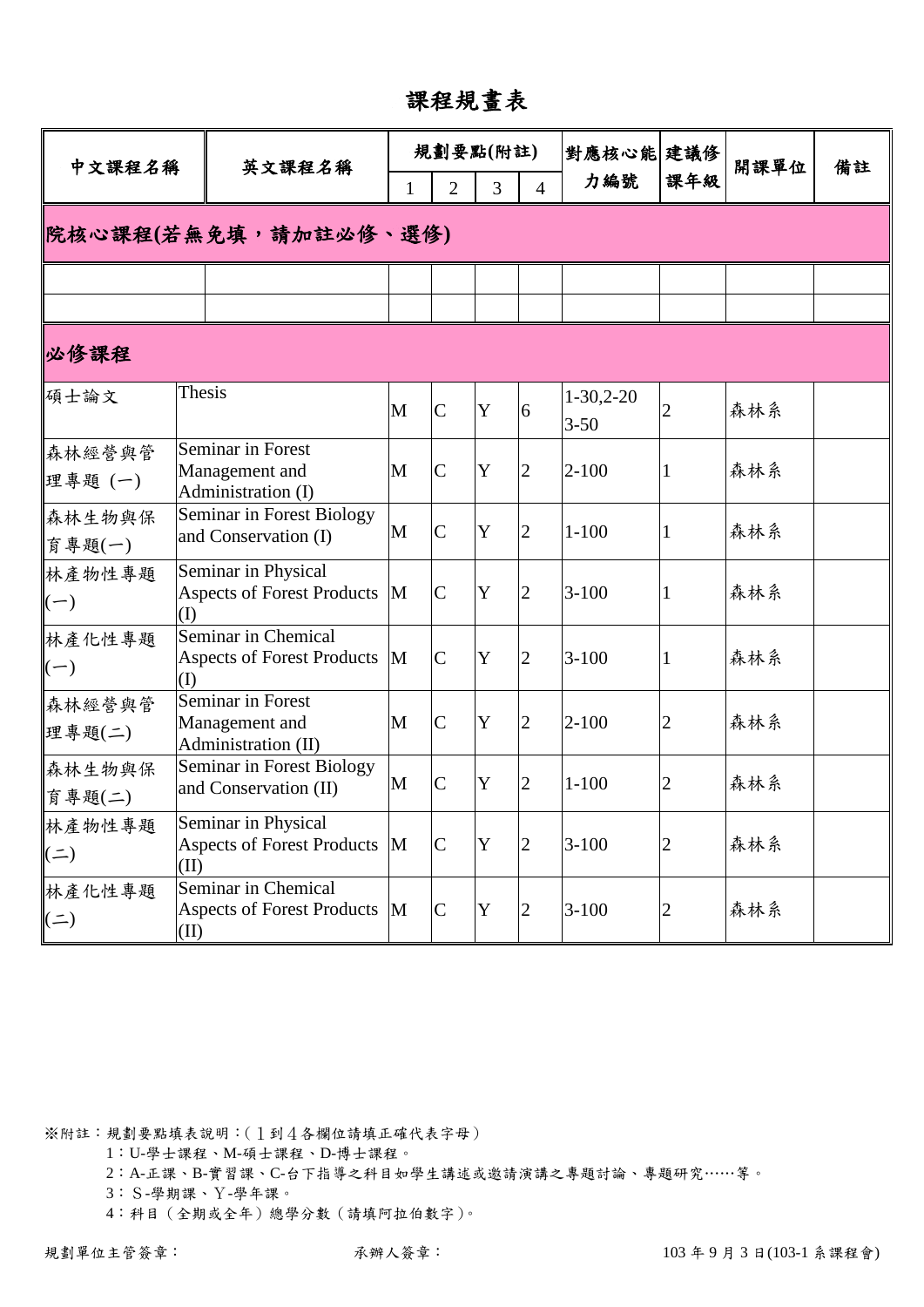課程規畫表

|                   |                                                                       |              | 規劃要點(附註)       |           |                |                         | 建議             | 開課單 |                 |
|-------------------|-----------------------------------------------------------------------|--------------|----------------|-----------|----------------|-------------------------|----------------|-----|-----------------|
| 中文課程名稱            | 英文課程名稱                                                                | 1            | $\overline{2}$ | 3         | $\overline{4}$ | 對應核心<br>能力編號            | 修課<br>年級       | 位   | 備註              |
| 選修課程              |                                                                       |              |                |           |                |                         |                |     |                 |
| 森林集水區經營特論         | Special Topic in Forest<br>Watershed Management                       | M            | $\mathbf{A}$   | S         | 3              | $1 - 100$               | $\mathbf{1}$   | 森林系 | $102 - 2$<br>新開 |
| 數據分析與統計應用         | Data Analysis and Statistical<br>Applications                         | M            | $\mathbf{A}$   | S         | 3              | $1-35,2-35$<br>$3 - 30$ | $\mathbf{1}$   | 森林系 | $102 - 2$<br>新開 |
| 榕果生物學             | Biology of Fig and its<br><b>Associated Animals</b>                   | M            | $\mathbf{A}$   | S         | 3              | $1 - 100$               | $\mathbf{1}$   | 森林系 | $100 - 2$<br>新開 |
| 製漿造紙學特論           | Special Topics in Pulping and<br>Papermaking                          | $\mathbf{M}$ | $\mathbf{A}$   | S         | 3              | $3 - 100$               | $\overline{2}$ | 森林系 | $100 - 2$<br>更名 |
| 生態氣候學與復育生<br>態學特論 | Special Topics on<br>Ecoclimatology and<br><b>Restoration Ecology</b> | M            | $\mathbf{A}$   | S         | $\overline{2}$ | $1 - 100$               | $\mathbf{1}$   | 森林系 | $99-1$<br>新開    |
| 天然資源評估法           | <b>Natural Resources Assessment</b>                                   | M            | $\mathbf{A}$   | S         | 3              | $2 - 100$               | $\mathbf{1}$   | 森林系 |                 |
| 高等遙測影像分析          | <b>Advanced Digital Image</b><br>Analysis                             | M            | $\mathbf{A}$   | S         | 3              | $2 - 100$               | $\overline{2}$ | 森林系 |                 |
| 林木生長收穫學特論         | Special Topics in Growth and<br>Yield                                 | $\mathbf{M}$ | $\mathbf{A}$   | S         | 3              | $2 - 100$               | $\mathbf{1}$   | 森林系 |                 |
| 資源多變量分析           | <b>Resources Multivariate</b><br>Analysis                             | M            | $\mathbf{A}$   | S         | 3              | $2 - 100$               | $\overline{2}$ | 森林系 |                 |
| 數位遙測影像分析          | <b>Digital Remote Sensing</b><br><b>Imagery Analysis</b>              | M            | $\mathbf{A}$   | S         | 3              | $2 - 100$               | $\mathbf{1}$   | 森林系 |                 |
| 高等數位地圖學           | <b>Advanced Digital Cartography</b>                                   | M            | $\mathbf{A}$   | S         | 3              | $2 - 100$               | $\overline{2}$ | 森林系 |                 |
| 森林經理學研究法          | <b>Research Methods of Forest</b><br>Management                       | M            | $\mathbf{A}$   | S         | $\overline{2}$ | $2 - 100$               | $\mathbf{1}$   | 森林系 |                 |
| 地理資訊系統            | Geographic Information<br>System                                      | M            | $\mathbf{A}$   | S         | 3              | $2 - 100$               | $\mathbf{1}$   | 森林系 |                 |
| 數位資源資訊系統          | <b>Digital Resources Information</b><br>System                        | M            | $\mathbf{A}$   | S         | 3              | $2 - 100$               | $\mathbf{1}$   | 森林系 |                 |
| 高等森林測計學           | <b>Advanced Forest Measuration</b>                                    | M            | $\mathbf{A}$   | S         | 3              | $2 - 100$               | $\overline{2}$ | 森林系 |                 |
| 林業經濟學特論           | <b>Special Topics in Forestry</b><br>Economics                        | M            | $\mathbf{A}$   | S         | 3              | $2 - 100$               | $\mathbf{1}$   | 森林系 |                 |
| 林業政策及法規研究<br>法    | <b>Research Methods in Forest</b><br>Policy and Law                   | M            | $\mathbf{A}$   | S         | 3              | $2 - 100$               | $\mathbf{1}$   | 森林系 |                 |
| 數量森林經營學           | Quantitative Approaches to<br><b>Forest Management</b>                | M            | $\mathbf{A}$   | S         | 3              | $2 - 100$               | $\mathbf{1}$   | 森林系 |                 |
| 資源遙感探測            | <b>Remote Sensing of Natural</b><br>Resources                         | M            | $\mathbf{A}$   | S         | 3              | $2 - 100$               | $\mathbf{1}$   | 森林系 |                 |
| 掃瞄式電顯林學應用<br>技術   | Application of Electronic<br>Microscopy in Forestry                   | M            | AB             | ${\bf S}$ | 3              | $1 - 80, 2 - 20$        | $\mathbf{1}$   | 植病所 |                 |

1:U-學士課程、M-碩士課程、D-博士課程。

2:A-正課、B-實習課、C-台下指導之科目如學生講述或邀請演講之專題討論、專題研究……等。

3:S-學期課、Y-學年課。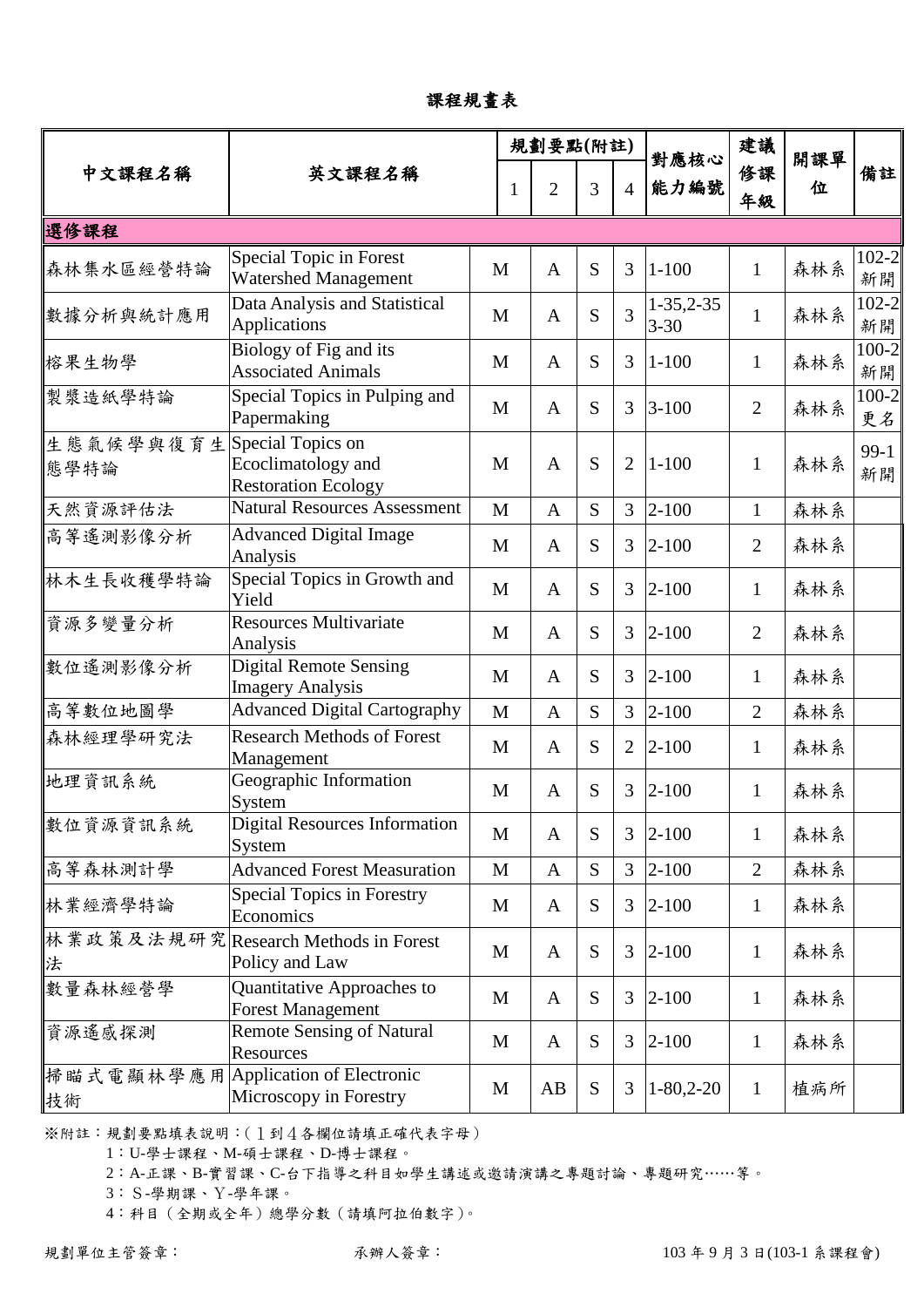| 數值分類學           | <b>Numerical Classification</b>                               | $\mathbf{M}$ | $\mathbf{A}$ | S | $\overline{3}$ | $ 1 - 100$  | $\mathbf{1}$   | 森林系 |
|-----------------|---------------------------------------------------------------|--------------|--------------|---|----------------|-------------|----------------|-----|
| 生化分類學           | <b>Biochemical Classification</b>                             | M            | $\mathbf{A}$ | S | $\overline{3}$ | $1 - 100$   | $\mathbf{1}$   | 森林系 |
| 森林生態生理學         | <b>Forest Ecophysiology</b>                                   | M            | $\mathbf{A}$ | S | $\overline{3}$ | $1 - 100$   | $\overline{2}$ | 森林系 |
| 生態生理學專題實驗       | Special Topics in<br>Eco-Physiological Experiment             | M            | AB           | S | 3              | $1 - 100$   | $\overline{2}$ | 森林系 |
| 森林生態調查與分析       | Methods of Forest Vegetation<br>Ecology                       | M            | $\mathbf{A}$ | S | 3              | $1-80,2-20$ | $\mathbf{1}$   | 森林系 |
| 現代育林問題          | <b>Issues in Contemporary</b><br>Silviculture                 | M            | $\mathbf{A}$ | S | $\overline{2}$ | $1 - 100$   | $\mathbf{1}$   | 森林系 |
| 森林美學特論          | <b>Special Topics in Forest</b><br><b>Esthetics</b>           | M            | $\mathbf{A}$ | S | 3              | $1 - 100$   | $\mathbf{1}$   | 森林系 |
| 森林防崩特論          | Special Topics in Forest and<br><b>Land Slide Control</b>     | M            | $\mathbf{A}$ | S | 3              | $1 - 100$   | $\mathbf{1}$   | 森林系 |
| 林木育種學特論         | <b>Special Topics in Forest Tree</b><br><b>Breeding</b>       | M            | $\mathbf{A}$ | S | 3              | $1 - 100$   | 1              | 森林系 |
| 樹木學特論           | <b>Special Topics in Dendrology</b>                           | M            | $\mathbf{A}$ | S | $\overline{3}$ | $1 - 100$   | $\overline{2}$ | 森林系 |
| 森林生態學特論         | <b>Special Topics in Forest</b><br>Ecology                    | M            | $\mathbf{A}$ | S | 3              | $1 - 100$   | $\mathbf{1}$   | 森林系 |
| 育林學特論           | <b>Special Topics in Silviculture</b>                         | $\mathbf M$  | $\mathbf{A}$ | S | $\overline{3}$ | $1 - 100$   | $\mathbf{1}$   | 森林系 |
| 林木遺傳學特論         | <b>Special Topics in Forest</b><br>Genetics                   | M            | $\mathbf{A}$ | S | 3              | $ 1 - 100$  | $\mathbf{1}$   | 森林系 |
| 林木遺傳參數估計        | <b>Estimation of Genetics</b><br>Parameters in Forest Trees   | M            | AB           | S | 3              | $1 - 100$   | $\overline{2}$ | 森林系 |
| 自然資源遺傳保育        | Genetic Conservation of<br><b>Natural Resources</b>           | M            | $\mathbf{A}$ | S | 3              | $1 - 100$   | $\mathbf{1}$   | 森林系 |
| 林木遺傳育種研究法       | <b>Research Methods of Forest</b><br>Genetics and Breeding    | M            | $\mathbf C$  | S | $\overline{2}$ | $1 - 100$   | $\mathbf{1}$   | 森林系 |
| 森林土壤學特論         | <b>Special Topics in Forest Soil</b><br>Science               | M            | $\mathbf{A}$ | S | $\overline{3}$ | $1 - 100$   | $\mathbf{1}$   | 森林系 |
| 林木菌根研究          | Tree Mycorrhizal Research                                     | M            | $\mathbf{A}$ | S | 3              | $1 - 100$   | $\overline{2}$ | 森林系 |
| 木材化學特論          | Special Topics in Wood<br>Chemistry                           | M            | $\mathbf{A}$ | S | 3              | $3 - 100$   | $\mathbf{1}$   | 森林系 |
| 木材抽出物           | <b>Wood Extractives</b>                                       | $\mathbf M$  | $\mathbf{A}$ | S | $\overline{3}$ | $3 - 100$   | $\mathbf{1}$   | 森林系 |
| 纖維素化學           | <b>Cellulose Chemistry</b>                                    | M            | $\mathbf{A}$ | S | 3              | $3 - 100$   | $\mathbf{1}$   | 森林系 |
| 木材性質學特論         | Special Topics in Wood<br>Properties                          | M            | $\mathbf{A}$ | S | 3              | $3 - 100$   | $\mathbf{1}$   | 森林系 |
| 紙張性質學特論         | <b>Special Topics in Paper</b><br>Properties                  | M            | $\mathbf{A}$ | S | 3              | $3 - 100$   | $\mathbf{1}$   | 森林系 |
| 木材加工學特論         | Special Topics in Wood<br>Processing                          | M            | $\mathbf{A}$ | S | 3              | $3 - 100$   | $\mathbf{1}$   | 森林系 |
| 木材利用學特論         | Special Topics in Wood<br><b>Utilization</b>                  | M            | $\mathbf{A}$ | S | 3              | $3 - 100$   | $\mathbf{1}$   | 森林系 |
| 木材膠合原理          | Theory of Wood Adhesions                                      | $\mathbf M$  | $\mathbf{A}$ | S | $\overline{3}$ | $3 - 100$   | $\mathbf{1}$   | 森林系 |
| 生物質木材膠合劑        | <b>Biomass Wood Adhesives</b>                                 | M            | $\mathbf{A}$ | S | $\overline{3}$ | $3 - 100$   | $\mathbf{1}$   | 森林系 |
| 木材膠合劑性能檢定<br>原理 | <b>Testing Theory for</b><br>Performance of Wood<br>Adhesives | M            | $\mathbf{A}$ | S | 3              | $3 - 100$   | $\mathbf{1}$   | 森林系 |

1:U-學士課程、M-碩士課程、D-博士課程。

2:A-正課、B-實習課、C-台下指導之科目如學生講述或邀請演講之專題討論、專題研究……等。

3:S-學期課、Y-學年課。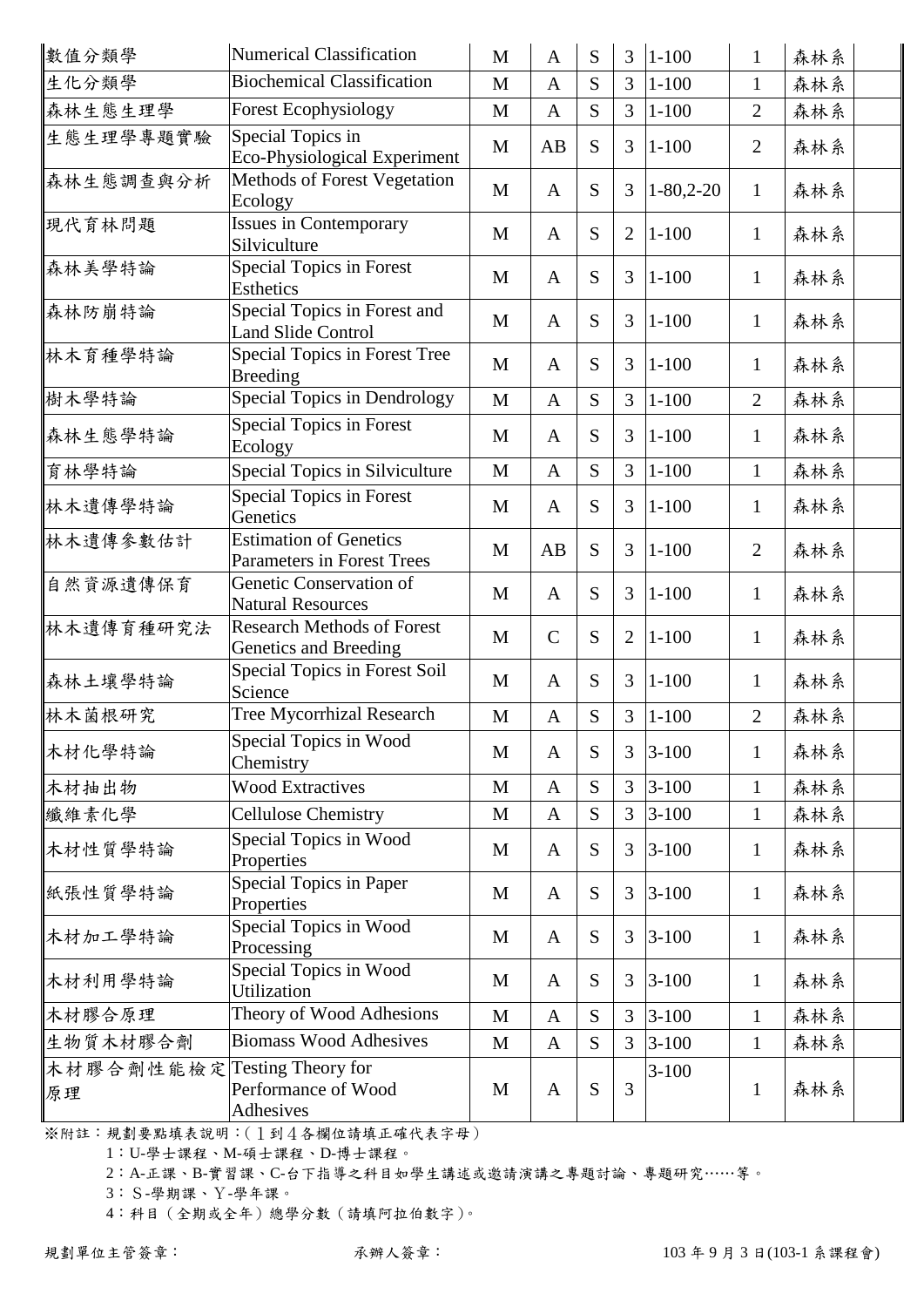| 木質材料學特論                                   | Special Topics in Wood-Based<br>Materials                                    | M | $\mathbf{A}$  | S           | 3              | $3 - 100$   | $\mathbf{1}$   | 森林系 |  |
|-------------------------------------------|------------------------------------------------------------------------------|---|---------------|-------------|----------------|-------------|----------------|-----|--|
| 樹脂化學                                      | <b>Resin Chemistry</b>                                                       | M | $\mathbf{A}$  | S           | $\overline{3}$ | $3 - 100$   |                | 森林系 |  |
| 改良木材學特論                                   | Special Topics in Improved<br>Wood                                           | M | $\mathbf{A}$  | S           | $\overline{3}$ | $3 - 100$   |                | 森林系 |  |
| 用特論                                       | 生物質能源及化學利Special Topics on Biomass<br><b>Energy and Chemicals</b>            | M | $\mathbf{A}$  | S           | 3              | $3 - 100$   | 1              | 森林系 |  |
| 劑                                         | 再生性資源製造膠合Adhesives from Renewable<br>Resources                               | M | $\mathbf{A}$  | S           | $\overline{3}$ | $3 - 100$   | $\mathbf{1}$   | 森林系 |  |
| 木材塗料學特論                                   | Special Topics in Wood<br>Coatings                                           | M | $\mathbf{A}$  | S           | $\overline{3}$ | $3 - 100$   | $\mathbf{1}$   | 森林系 |  |
| 環境取樣學                                     | <b>Environmental Sampling</b>                                                | M | $\mathbf{A}$  | ${\bf S}$   | 3              | $1-20,2-80$ |                | 森林系 |  |
| 木材保存學特論                                   | Special Topics in Wood<br>Preservation                                       | M | $\mathbf{A}$  | S           | $\overline{3}$ | $3 - 100$   |                | 森林系 |  |
| 林業經濟文獻研讀                                  | Review of Literature in<br><b>Forestry Economics</b>                         | M | $\mathcal{C}$ | Y           | $\overline{2}$ | $2 - 100$   | $\overline{2}$ | 森林系 |  |
| 研讀                                        | 資源調查與測計文獻 Review of Literature in Forest<br><b>Inventory and Mensuration</b> | M | $\mathcal{C}$ | Y           | $\overline{2}$ | $2 - 100$   | $\overline{2}$ | 森林系 |  |
| 遙測及地理資訊文獻 Review of Literature in<br>研讀   | Remote Sensing and<br>Geographical Information<br>Science                    | M | $\mathcal{C}$ | Y           | $\overline{2}$ | $2 - 100$   | $\overline{2}$ | 森林系 |  |
| 森林植物分類文獻研 Review of Literature in<br>讀    | <b>Taxnomy of Forest Plants</b>                                              | M | $\mathcal{C}$ | Y           | $\overline{2}$ | $1 - 100$   | $\overline{2}$ | 森林系 |  |
| 讀                                         | 森林生態森林文獻研Review of Literature in Forest<br>Ecology                           | M | $\mathcal{C}$ | Y           | $\overline{2}$ | $1 - 100$   | $\overline{2}$ | 森林系 |  |
| 育林文獻研讀                                    | Review of Literature in<br>Silviculture                                      | M | $\mathcal{C}$ | Y           | $\overline{2}$ | $1 - 100$   | $\overline{2}$ | 森林系 |  |
| 讀                                         | 林木遺傳育種文獻研 Review of Literature in Forest<br>Genetics and Tree Breeding       | M | $\mathcal{C}$ | Y           | $\overline{2}$ | $1 - 100$   | $\overline{2}$ | 森林系 |  |
| 研讀                                        | 森林土壤與菌根文獻 Review of Literature in Forest<br>Soil and Mycorrhiza              | M | $\mathcal{C}$ | Y           | $\overline{2}$ | $1 - 100$   | $\overline{2}$ | 森林系 |  |
| 森林文獻研讀                                    | Review of Literature in<br>Forestry                                          | M | $\mathbf C$   | Y           | 2              | $1 - 100$   | $\overline{2}$ | 森林系 |  |
| 紙漿與造紙文獻研讀                                 | Review of Literature in<br>Sulphite and Kraft Pulps                          | M | $\mathcal{C}$ | Y           | $\overline{2}$ | $3 - 100$   | $\overline{2}$ | 森林系 |  |
| 造紙文獻研讀                                    | Review of Literature in Paper<br>Making                                      | M | $\mathcal{C}$ | Y           | $\overline{2}$ | $3 - 100$   | $\overline{2}$ | 森林系 |  |
| 木質材料文獻研讀                                  | Review of Literature in<br><b>Wood-Based Materials</b>                       | M | $\mathcal{C}$ | Y           | 2              | $3 - 100$   | $\overline{2}$ | 森林系 |  |
| 木材化學文獻研讀                                  | Review of Literature in Wood<br>Chemistry                                    | M | $\mathcal{C}$ | Y           | $\overline{2}$ | $3 - 100$   | $\overline{2}$ | 森林系 |  |
| 研讀                                        | 木材乾燥與鑑別文獻 Review of Literature in Wood<br>Drying and Identification          | M | $\mathcal{C}$ | $\mathbf Y$ | $\overline{2}$ | $3 - 100$   | $\overline{2}$ | 森林系 |  |
| 再生性資源與膠合劑 Review of Literature in<br>文獻研讀 | <b>Biocomposites and Adhesives</b>                                           | M | $\mathcal{C}$ | Y           | $\overline{2}$ | $3 - 100$   | $\overline{2}$ | 森林系 |  |

1:U-學士課程、M-碩士課程、D-博士課程。

2:A-正課、B-實習課、C-台下指導之科目如學生講述或邀請演講之專題討論、專題研究……等。

3:S-學期課、Y-學年課。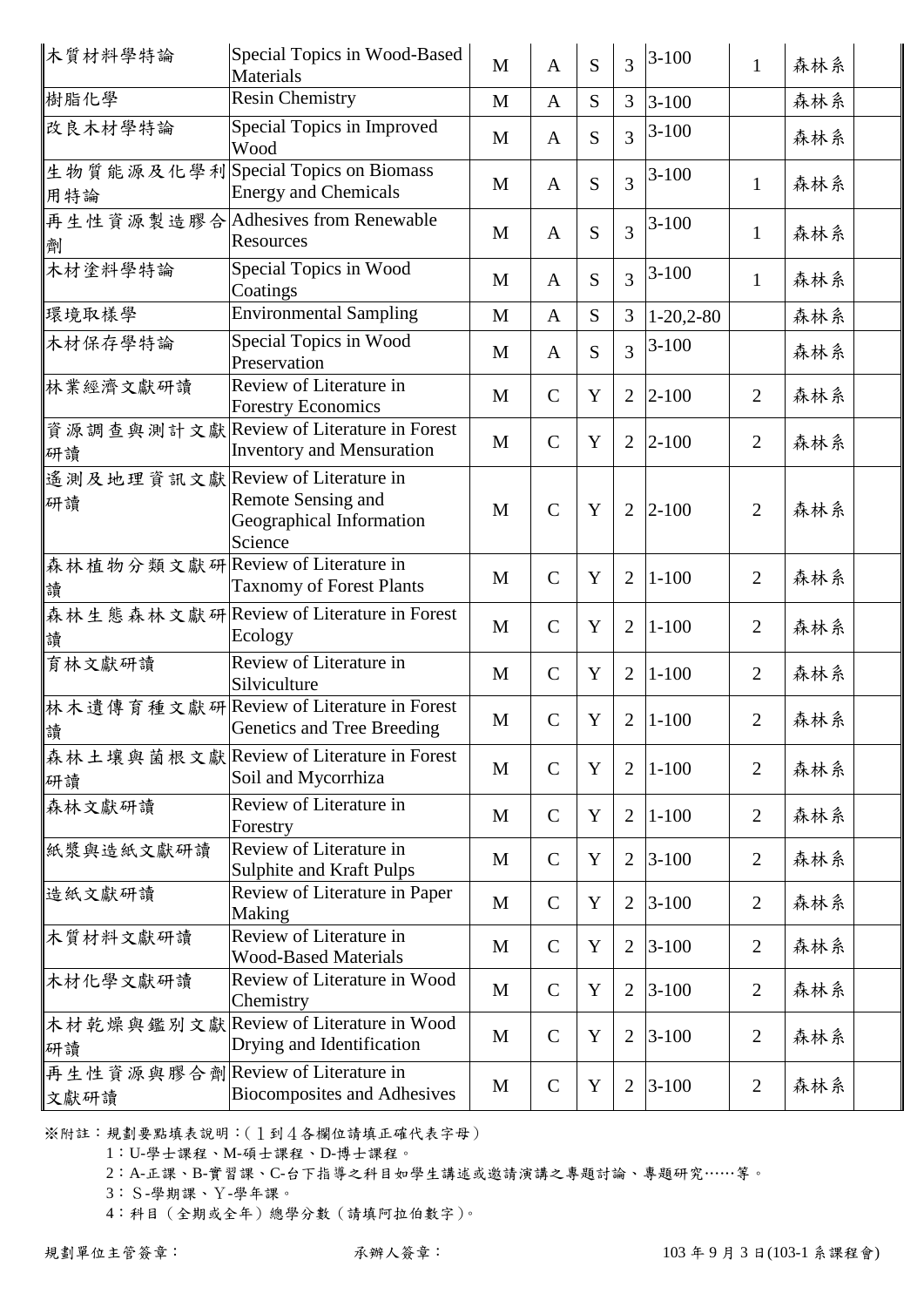| 家具製造與木材塗裝 Review of Literature in |                                                           |              |               |           |                |           |                |     |        |
|-----------------------------------|-----------------------------------------------------------|--------------|---------------|-----------|----------------|-----------|----------------|-----|--------|
| 文獻研讀                              | Furniture Making and Wood                                 | $\mathbf{M}$ | $\mathcal{C}$ | Y         | $\overline{2}$ | $3 - 100$ | $\overline{2}$ | 森林系 |        |
|                                   | Finishing                                                 |              |               |           |                |           |                |     |        |
| 林產文獻研讀                            | Review of Literature in Forest                            | $\mathbf{M}$ | $\mathcal{C}$ | Y         | 2              | $3 - 100$ | $\overline{2}$ | 森林系 |        |
|                                   | Products                                                  |              |               |           |                |           |                |     |        |
| 森林化學文獻研讀                          | Review of Literature in Tree                              | $\mathbf{M}$ | $\mathcal{C}$ | Y         | $\overline{2}$ | $3 - 100$ | $\overline{2}$ | 森林系 |        |
|                                   | Chemistry<br>Review of Literature in Water                |              |               |           |                |           |                |     |        |
| 森林水化學與養分循                         | <b>Chemistry and Nutrient</b>                             | M            | $\mathcal{C}$ | Y         | $\overline{2}$ | $1 - 100$ | $\overline{2}$ | 森林系 |        |
| 環文獻研讀                             | <b>Cycling in Forest</b>                                  |              |               |           |                |           |                |     |        |
|                                   | Review of Literature in                                   |              |               |           |                |           |                |     |        |
| 生質能源文獻研讀                          | <b>Biomass Energy</b>                                     | M            | $\mathbf C$   | Y         | $\overline{2}$ | $3 - 100$ | $\overline{2}$ | 森林系 |        |
|                                   | Review of Literature in Forest                            |              |               |           |                |           |                |     | $97-1$ |
| 森林遊樂文獻研讀                          | Recreation                                                | M            | $\mathcal{C}$ | Y         | $\overline{2}$ | $2 - 100$ | $\overline{2}$ | 森林系 | 新開     |
| 林產產業分析與營運                         | Analysis and Operation                                    |              |               |           |                |           |                |     |        |
|                                   | <b>Evaluation of Forest Products</b>                      | M            | $\mathbf{A}$  | S         | 3              | $3 - 100$ | $\mathbf{1}$   | 森林系 |        |
| 評估                                | Industry                                                  |              |               |           |                |           |                |     |        |
| 木材比較解剖學                           | <b>Comparative Wood Anatomy</b>                           | M            | $\mathbf{A}$  | S         | 3              | $1 - 100$ | $\mathbf{1}$   | 森林系 |        |
| 支序學                               | Cladistics                                                | M            | $\mathbf{A}$  | S         | 3              | $1 - 100$ | $\mathbf{1}$   | 森林系 |        |
| 植物拉丁文                             | <b>Botanical Latin</b>                                    | $\mathbf{M}$ | $\mathbf{A}$  | S         | $\overline{3}$ | $1 - 100$ | $\mathbf{1}$   | 森林系 |        |
|                                   | 森林生態系的生物地Biogeochemistry in Forest                        |              |               |           |                |           |                |     |        |
| 質化學                               | Ecosystem                                                 | M            | $\mathbf{A}$  | S         | $\overline{2}$ | $1 - 100$ | $\mathbf{1}$   | 森林系 |        |
| 生態系經營學                            | <b>Ecosystem Management</b>                               | $\mathbf{M}$ | $\mathbf{A}$  | S         | $\overline{2}$ | $1 - 100$ | $\overline{2}$ | 森林系 |        |
| 野生動物棲息地經營                         | Wildlife Habitat Management                               | M            | $\mathbf{A}$  | S         | 3              | $1 - 100$ | 1              | 森林系 |        |
|                                   |                                                           |              | $\mathbf{A}$  | S         | 3              | $1 - 100$ | $\mathbf{1}$   |     |        |
| 自然資源規劃                            | <b>Natural Resources Planning</b>                         | M            |               |           |                |           |                | 森林系 |        |
| 衝突管理與危機處理                         | <b>Conflict Management and</b><br><b>Crisis Treatment</b> | M            | $\mathbf{A}$  | S         | $\overline{2}$ | $2 - 100$ | $\mathbf{1}$   | 森林系 |        |
| 氣候變遷對策                            | <b>Climate Change Policy</b>                              | M            | $\mathbf{A}$  | S         | $\overline{2}$ | $2 - 100$ | 1              | 森林系 |        |
| 生態模式學                             | <b>Ecological Modeling</b>                                | M            | $\mathbf{A}$  | ${\bf S}$ | $\overline{2}$ | $2 - 100$ | $\overline{2}$ | 森林系 |        |
| 植物多酚成份                            | Plant Polyphenol                                          | M            | $\mathbf{A}$  | S         | 2              | $3 - 100$ | 2              | 森林系 |        |
|                                   | <b>Instrumental Analysis of</b>                           |              |               |           |                |           |                |     |        |
| 森林化學儀器分析                          | <b>Forestry Chemistry</b>                                 | M            | $\mathbf{A}$  | S         | 3              | $3 - 100$ | $\mathbf{1}$   | 森林系 |        |
| 林木代謝產物生物活                         | <b>Methods in Bioactivities</b>                           |              |               |           |                |           |                |     |        |
| 性研究法                              | Analysis of Metabolites from                              | M            | $\mathbf{A}$  | S         | $\overline{2}$ | $3 - 100$ | $\overline{2}$ | 森林系 |        |
|                                   | <b>Woody Plants</b>                                       |              |               |           |                |           |                |     |        |
| 濱水區經營                             | <b>Riparian Management</b>                                | M            | $\mathbf{A}$  | ${\bf S}$ | $\overline{2}$ | $2 - 100$ | $\mathbf{1}$   | 森林系 |        |
| 植物代謝體學                            | <b>Plant Metabonomics</b>                                 | M            | $\mathbf{A}$  | S         | $\overline{2}$ | $3 - 100$ | $\overline{2}$ | 森林系 |        |
| 植物代謝體學分析技 Methods in Plant        |                                                           |              |               |           |                |           |                |     |        |
| 術                                 | Metabonomics                                              | M            | B             | S         | $\overline{2}$ | $3 - 100$ | $\overline{2}$ | 森林系 |        |
| 植物生物反應器                           | <b>Plant Bioreactor</b>                                   | M            | AB            | S         | $\overline{2}$ | $3 - 100$ | $\overline{2}$ | 森林系 |        |
|                                   | Special Topics in Wood                                    |              |               |           | $\overline{2}$ | $3-100$   |                |     |        |
| 木材物理學特論                           | Physics                                                   | M            | $\mathbf{A}$  | S         |                |           | $\mathbf{1}$   | 森林系 |        |
| 生質物氣化程序                           | <b>Biomass Gasification Process</b>                       | $\mathbf M$  | $\mathbf{A}$  | S         | 3              | $3 - 100$ | $\mathbf{1}$   | 森林系 |        |
| 生質物精煉程序                           | <b>Biomass Refinery Process</b>                           | M            | A             | S         | $\overline{3}$ | $3-100$   | $\mathbf{1}$   | 森林系 | $97-1$ |
|                                   |                                                           |              |               |           |                |           |                |     | 新開     |

1:U-學士課程、M-碩士課程、D-博士課程。

2:A-正課、B-實習課、C-台下指導之科目如學生講述或邀請演講之專題討論、專題研究……等。

3:S-學期課、Y-學年課。